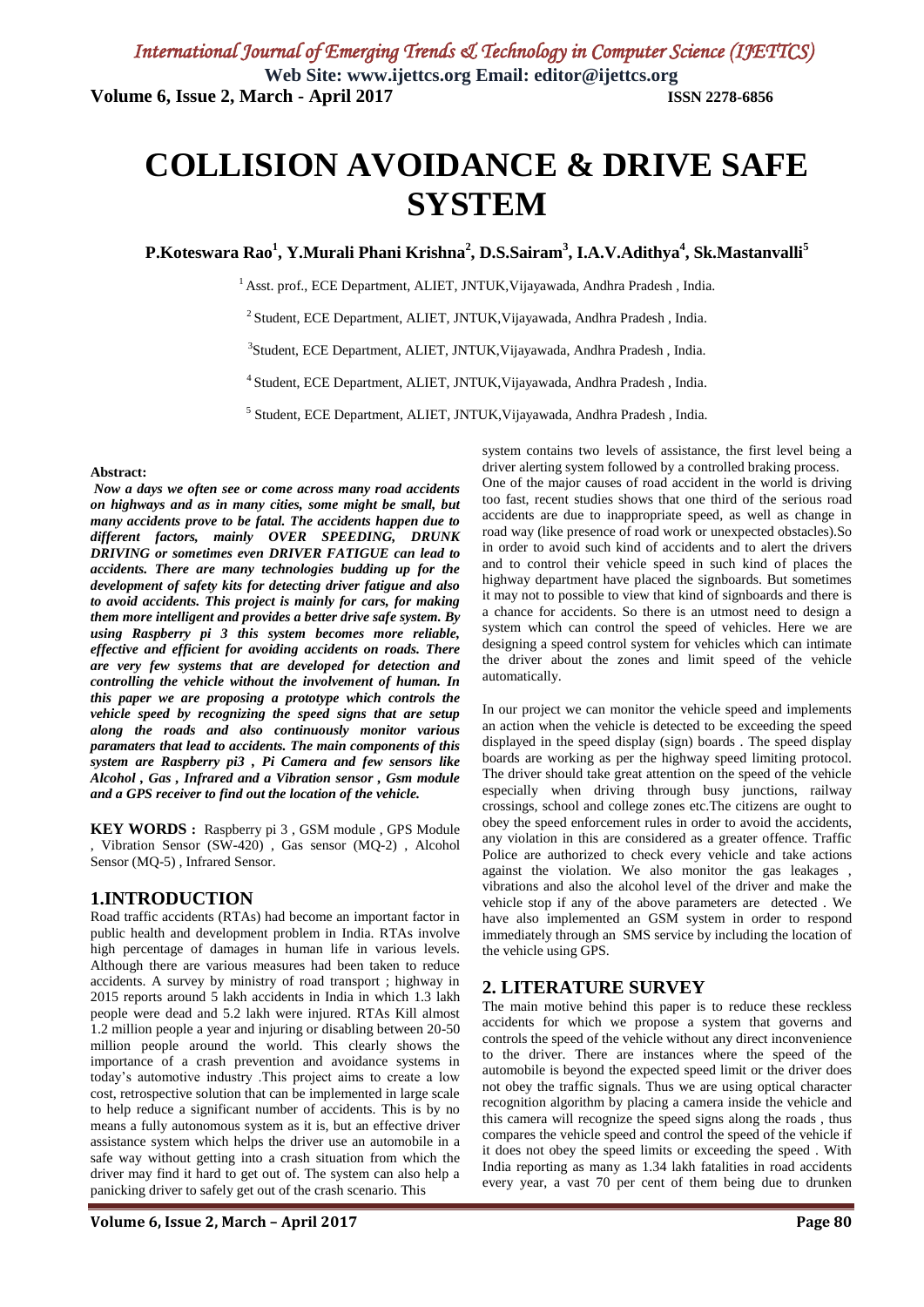# *International Journal of Emerging Trends & Technology in Computer Science (IJETTCS)*

**Web Site: www.ijettcs.org Email: editor@ijettcs.org Volume 6, Issue 2, March - April 2017 ISSN 2278-6856**

driving, questions are now being raised on whether the mushrooming growth of liquor vends along the highways is responsible for costing precious lives in an untimely manner.14% of accidents are due to gas leakages . So in order to monitor all these from inside a car , Our project mainly includes real time sensors like GAS , ALCOHOL ,IR and Vibration sensor . These sensors are used for continuous monitoring of the alcohol levels or gas leakages if any inside the car.

# **3. BLOCK DIAGRAM**



### **4. HARDWARE DESCRIPTION**

### **4.1 RASPBERRY-PI-3**



### **TECHNICAL SPECIFICATION**

- Broadcom BCM2837 64bit ARMv7 Quad Core Processor powered Single Board Computer running at 1.2GHz.
- 1GB RAM
- BCM43143 Wi-Fi on board.
- Bluetooth Low Energy (BLE) on board.
- 40pin extended GPIO.
- 4 x USB 2 ports.
- 4 pole Stereo output and Composite video port.
- Full size HDMI.
- CSI camera port for connecting the Raspberry Pi camera DSI display port for connecting the Raspberry Pi touch screen display.
- Micro SD port for loading your operating system and storing data
- Upgraded switched Micro USB power source (now supports up to 2.4 Amps) Expected to have the same form factor has the Pi 2 Model B, however the LEDs will change position

### **4.2 POWER SUPPLY**

Power Supply: The input to the circuit is applied from the regulated power supply. The microcontroller voltage is of 5V. The A.C. input i.e., 230V from the mains supply is step down by the transformer to 12V and is fed to a rectifier. The output obtained from the rectifier is a pulsating D.C voltage. So in order to get a pure D.C voltage, the output voltage from the rectifier is fed to a filter to remove any A.C components present even after rectification. Now, this voltage is given to a voltage regulator to obtain a pure constant dc voltage. We are using an IC 7805 as voltage regulator to get a 5V output Voltage.

### **4.3 ALCOHOL SENSOR (MQ6):**

The MQ-6 LPG - Isobutene - Propane Gas Sensor is a semiconductor gas sensor that detects the presence of LPG, Isobutane, and Propane gas at concentrations from 300 ppm to 10,000 ppm, a range suitable for detecting gas leaks. The sensor's simple analog voltage interface requires only one analog input pin from your microcontroller. The MQ-6 LPG - Isobutane - Propane Gas Sensor detects the concentration of gas in the air and outputs its reading as an analog voltage. The concentration sensing range of 300 ppm to 10,000 ppm is suitable for leak detection. The sensor can operate at temperatures from -10 to 50°C and consumes less than 150Ma at 5.High Sensitivity to LPG, isobutane, propane. Small sensitivity to alcohol, smoke.

### **WORKING** :



### **4.4 INFRARED SENSORS:**

#### **IR LED:**

The IR LED receives 35 KHz frequency or 0 Hz frequency from modulator via driver transistor, BC 547. the output of IR LED is an IR light produced while receiving Bit 0 from PC. The 35 KHz frequency modulated with data from PC. The data width is decided by Baud rate mentioned in the PC. Here, we have transmitted the data at the rate of 300 Bps.

### **IR Receiver**:

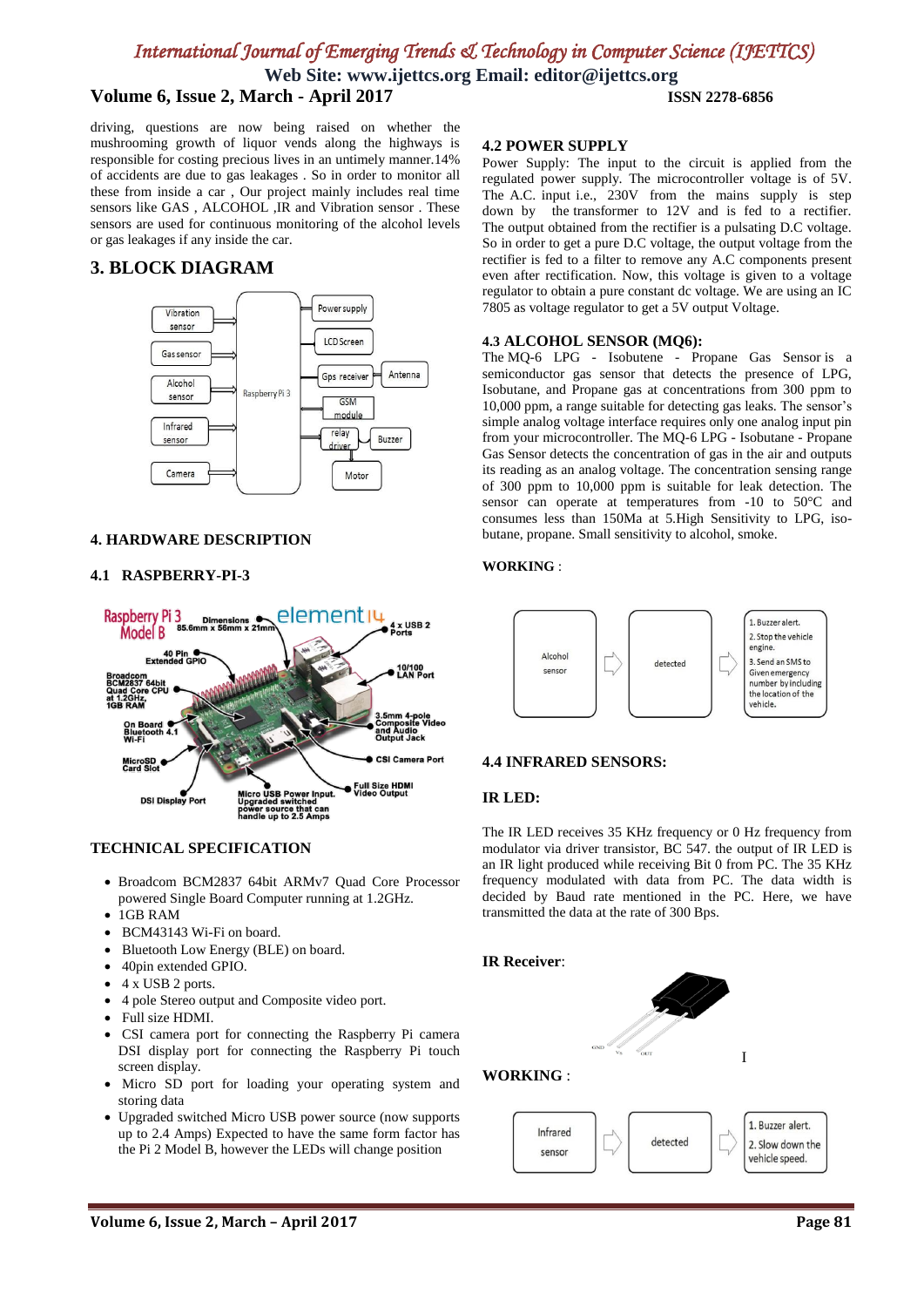# *International Journal of Emerging Trends & Technology in Computer Science (IJETTCS)*

**Web Site: www.ijettcs.org Email: editor@ijettcs.org Volume 6, Issue 2, March - April 2017 ISSN 2278-6856**

## **4.5 GAS SENSORS**

Gas Sensor(MQ2) module is useful for gas leakage detecting(in home and industry). It can detect LPG, i-butane, methane, alcohol, Hydrogen, smoke and so on. Based on its fast response time. Measurements can be taken as soon as possible. Also the sensitivity can be adjusted by the potentiometer. MQ-2 Semiconductor Sensor for Combustible Gas: Sensitive material of MQ-2 gas sensor is SnO2, which with lower conductivity in clean air. When the target combustible gas exist, The sensors conductivity is more higher along with the gas concentration rising. Please use simple electro circuit, Convert change of conductivity to correspond output signal of gas conductivity to correspond output signal of concentration.MQ-2 gas sensor has high sensitivity to LPG, Propane and Hydrogen, also could be used to Methane and other combustible steam, it is with low cost and suitable for different application.

### **WORKING**



### **4.6 VIBRATION SENSOR**

The Vibration sensor SW-420 and the comparator LM393 are combined and used to detect if any vibration beyond the threshold level . This threshold level can be adjusted using an onboard variable resistor.when there is no vibration the output of the module will be low and only if any vibrations are detected the output logics will become high and the LED glows.The driving ability of the comparator can be 15mA and the rated voltage is 3.3V -5V .The output of the module can be directly connected to the microcontroller.

### **WORKING**



### **4.7 GPS RECEIVER**

Global Positioning System (GPS): The Global Positioning System (GPS) is a satellite based navigation system that sends and receives radio signals. Using GPS technology one can determine location, velocity and time, 24 hours a day, in any weather conditions anywhere in the world for free. GPS was formally known as the NAVSTAR (Navigation Satellite Timing and Ranging). The basis of the GPS technology is a set of 24 satellites that are continuously orbiting the earth. These satellites are equipped with atomic clocks and sent out radio signals as to the exact time and location. These radio signals from the satellites are picked up by the GPS receiver. Once the GPS receiver locks

on to four or more of these satellites, it can triangulate its location from the known positions of the satellites. It is a higher performance, low power satellite based model. It is a cost effective and portable system which accurately detects the location. This GPS is used to track the position of the vehicle after any kind of accident is occurred.

### **4.8 GLOBAL SYSTEM FOR MOBILE COMMUNICATION (GSM):**

Global System for Mobile Communications is a standard developed by the European Telecommunications Standards Institute (ETSI) to describe protocols for second generation (2G) digital cellular networks used by mobile phones. GPS is an open, digital cellular technology used for transmitting mobile voice and data services. GSM networks operate in a number of different carrier frequency ranges, with most 2G GSM networks operating in the 900 MHz or 1800 MHz bands. The longest distance the GSM specification supports in practical use is 35 kilometers (22 mi).

### **5. REAL TIME APPLICATIONS**

- $\triangleright$  Can control Over speeding vehicles on roads<br> $\triangleright$  Can stop Drunk drivers
- $\geq$  Can stop Drunk drivers.<br> $\geq$  Can detect any kind of
- Can detect any kind of internal gas leakage in cars.
- $\triangleright$  Can detect any obstacle and avoid collisions.

### **6. RESULTS**

We will limit the speed of the car according to the sign boards that are placed on the roads and also continuously scan for various parameters like alcohol, gas and also scan for any obstacles and stop the vehicle if any accident occurs, we also send a SMS alert .





| <b>BUSINESS AND RESIDENCE OF A</b><br>Taking Picture                 |  |
|----------------------------------------------------------------------|--|
| Preprocessing image for OCR<br>Running OCR                           |  |
| Length of text: 7<br>Length of text: 7<br><b>L120K</b>               |  |
| lmt value:L120K                                                      |  |
| limit value: 120<br>Detected speed limit: 120Km/hr<br>Taking Picture |  |
| Preprocessing image for OCR<br>Program Terminated -----------        |  |
| <b>DE DE pigmapbenypt -/0. P. roadsign.</b>                          |  |
|                                                                      |  |